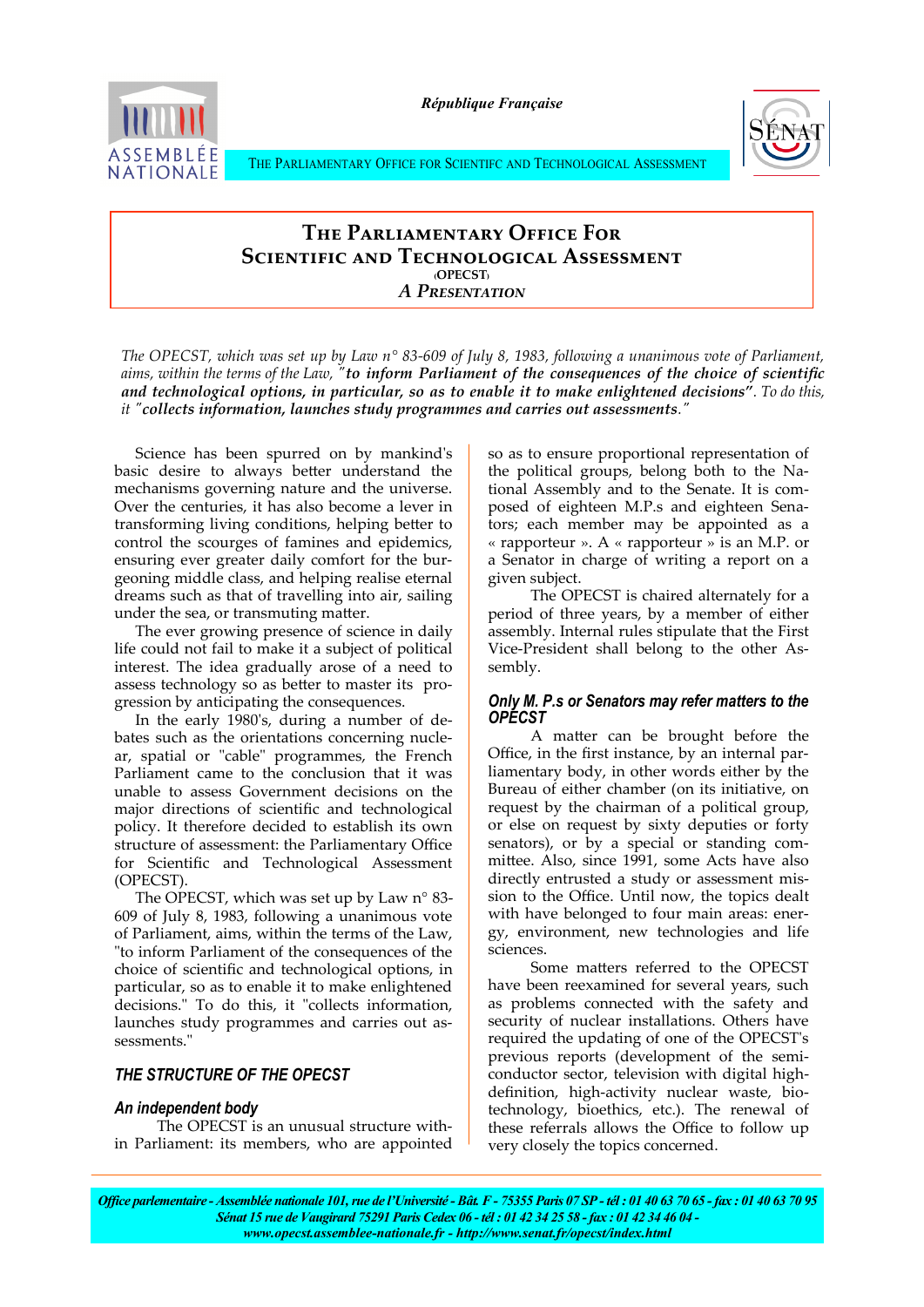# *The Scientific Council*

The OPECST acts as an intermediary between the political world and the world of research. It must listen to researchers and requests authorized opinions. In order to carry out its task, the OPECST is assisted by a Scientific Council reflecting the diversity of scientific and technological disciplines in its very composition, as it is made up of twentyfour leading figures selected on account of their expertise.

# *THE STUDY PROGRAMMES*

# *The appointment of the « rapporteur »*

Any matter referred to the OPECST leads to the appointment of one or more « rapporteurs », exclusively selected amongst the members of the OPECST. Several study programmes have brought together an M.P. and a Senator.

# *The feasibility study*

Once appointed, the rapporteur first makes a feasibility study. This study aims at providing a snapshot of knowledge on the topic, determining possible research avenues, appreciating the possibilities of obtaining relevant results in the required time period and, last, determining the necessary means to start a study programme.

The « rapporteur » then submits the conclusions of his feasibility study together with methodological remarks to the members of the OPECST. At that stage, he suggests either that the study should be closed, (this happens very rarely), or he proposes to modify the extent of the study (a study first dealing with biofuels was thus extended to prospects for development of non food agricultural products), or, much more frequently a study programme is set up that leads to the drawing-up of a report.

### *The drafting of a report*

The « rapporteur » then goes ahead with hearings enabling him to gather, without exclusion, all opinions from concerned persons and organisations. He may also travel in France or abroad in order to inspect installations and firms connected with his work.

Throughout his study, the « rapporteur » is assisted by a parliamentary civil servant and, if need be, by a study group made up of specialists from outside Parliament. He may also hire French or foreign

# **The French Parliamentary Office**  $\begin{bmatrix} 2 & 2 \end{bmatrix}$  **for Scientific and Technological Assessement**

 $-2-$ 

free-lance experts and consultants for further investigation into specific items. He may likewise gather the opinions of trade unions, professional bodies, and organizations for the protection of the environment or consumer-defence.

However, the OPECST reports are not restricted to setting out the experts' points of view. Their conclusions are the work of Parlamentarians and may go beyond merely informing, by including suggestions and recommendations.

If the « rapporteur » deems it necessary, public hearings, open to the press, are organised to gather and confront the opinions of leading figures and organisations wishing to express themselves on the subject in discussion. The minutes of these hearings may then be annexed to the report.

## *The « rapporteurs »' powers*

The OPECST « rapporteurs » have identical powers to financial « rapporteurs »: they may therefore carry out direct investigations on any State Agency and have access to any available document, with the exception of those dealing with military matters or State security. In addition, in the event of difficulties encountered in exercising their mission, the OPECST « rapporteurs » may request to be given the prerogatives granted to parliamentary committees of inquiry.

### *The publication of reports*

At the end of their work, the « rapporteurs » submit their draft report and their conclusions to the members of the OPECST. These conclusions are presented in such a way that they may be used directly for legislative work or budgetary discussion. Members of the OPECST must decide whether they publish these reports and all or part of the minutes of the hearings and the contributions by the experts. In this respect, the OPECST's decisions are mostly unanimous and the consensus of its decisions is one of the OPECST's main features.

The documents from the OPECST, which make up a special collection within all the parliamentary reports, are on sale at the « *Boutique de l'Assemblée Nationale* », at the « *Espace Librairie du Sénat* » and at the *Journal officiel*, and are available on each Assembly website. Since its creation, the OPECST has published more than 90 reports.

# *THE OPECST 'S INFLUENCE AND INTERNATION-AL ACTIVITIES*

The Office has progressively become an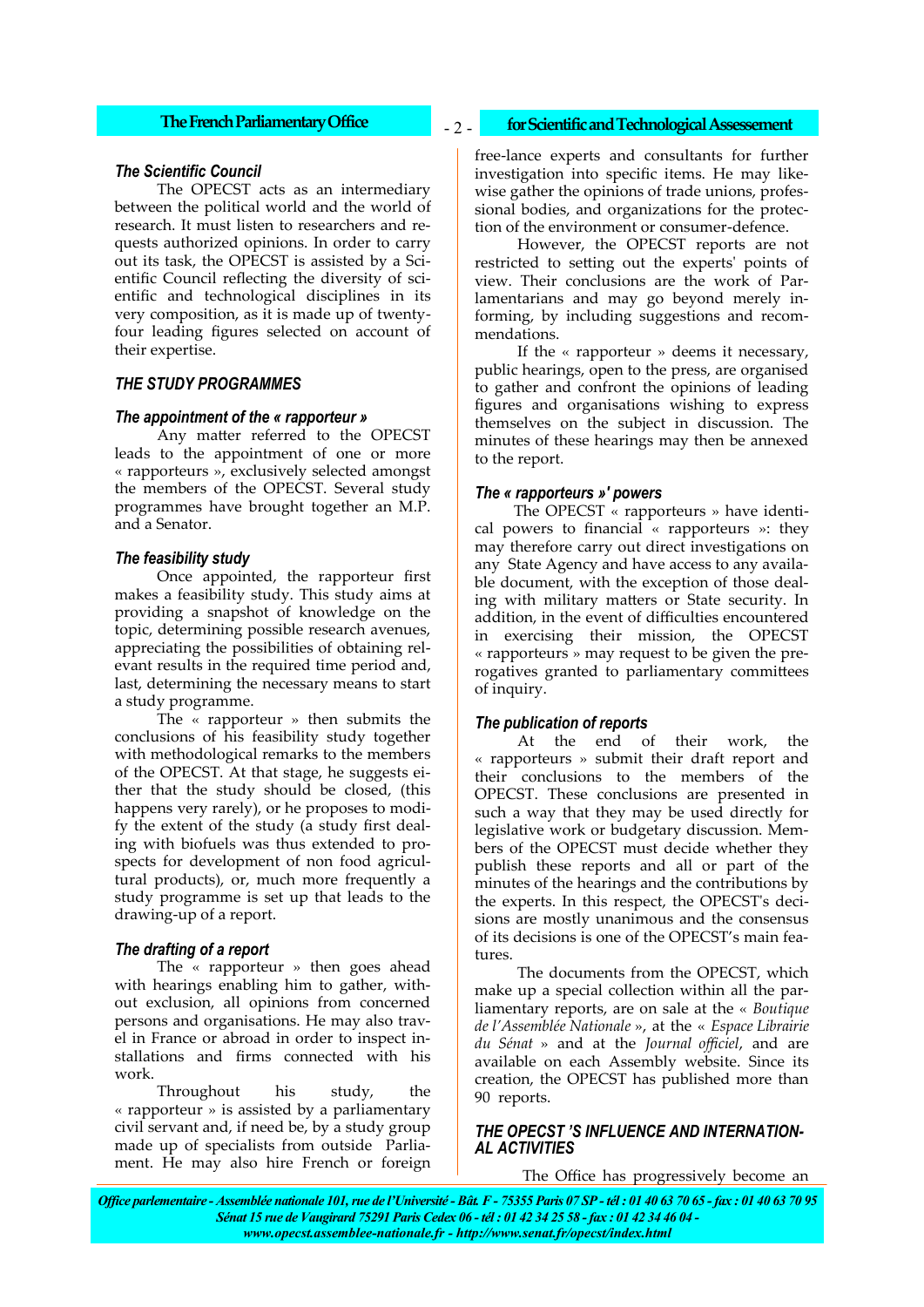- 3 -

acknowledged instrument of parliamentary action. Several laws make provision either for it to be informed of, or to participate in the appointment of representatives of Parliament to various bodies, or for its representation, by its President or one of its members, on the board of directors of various organisations.

As part of the control activity of Parliament, OPECST has been more and more involved in French science policy, being asked for advice about national research strategy plan and encouraging a new policy organization based on five large "thematic alliances".

Once the "Investments for the future" program was launched, OPECST first succeeded in connecting it to the "thematic alliances" organization, then managed to assess the first outcomes of this program.

## **RECENT REPORTS**

- **Numerical safety and risks: issues and chances for firms**, by Mrs Anne-Yvonne Le Dain, MP, and Mr Bruno Sido, senator. National Assembly report 2541 (14th legislature), Senate 271 (2014-2015)
- **The vaccine adjuvants: a disputed issue** (**report of the public hearing of May 22nd 2014 and conclusions of January 28th 2015),** by Mr Jean-Louis Touraine, MP, and Mrs Corinne Bouchoux, senator. National Assembly report 2534 (14th legislature), Senat 266 (2014-2015)
- **Drones and safety of the nuclear plants (restricted report of the hearing of November 24th 2014 at 2 pm, report of the public hearing same day at 4 pm and conclusions of November 26th 2014),** by Mr Jean-Yves Le Déaut, MP, and Mr Bruno Sido, senator. National Assembly report 2533 (14th legislature), Senate 267 (2014-2015)
- **The German energetic turning point: which learnings for the French energetic transition? (report of the public hearing of September 25th 2014 and conclusions of December 9th 2014) - two volumes**; by Mr Bruno Sido, MP. National Assembly report 2440 (14th legislature), Senate 176 (2014-2015)
- **The innovation principle**, by Messrs Jean-Yves Le Déaut, MP, and Bruno Sido, senator. National Assembly report 2409 (14th legislature), Senate report 133 (2014-2015)
- **The Assessment of the national plan on radioactive waste management, PNGMDR 2013- 2015**, by Messrs Christian Bataille, MP, and Christian Namy, senator. National Assembly report 2226 (14th legislature), Senate report 805 (2013- 2014)
- **Regulatory barriers to innovation for energy**

# **The French Parliamentary Office for Scientific and Technological Assessement**

Every year, several conferences and seminars are organised by the OPECST, either in relation to one of its reports or on a scientific or technological subject.

Finally, the OPECST also contributes to the development of international parliamentary relations and takes part in various congresses and events, in particular at a European level. Thus, over the last few years, we have seen the setting-up of an information and exchange network, the European Parliamentary Technology Assessment (EPTA), bringing together the European organisations responsible for conducting scientific and technological assessments for national Parliaments and the European Parliament.

**savings in buildings: the need for a shake-up**, by Mr Jean-Yves Le Déaut, MP, and Mr Marcel Deneux, senator, National Assembly report 2113 (14th legislature), Senate report 709 (2013-2014)

- **Maritime fishing : how to reconcile exploitation and preservation of halieutic resources ?** by Mr Pierre-Marcel Cléach, senator. National Assembly report 1920 (14th legislature), Senate report 495 (2013-2014)
- **The genetics advances, towards a precision medicine ? Scientific, technological, social and ethical challenges of the personalized medicine**, by Messrs Alain Claeys and Jean-Sébastien Vialatte, MPs. National Assembly report 1724 (14th legislature), Senate report 306 (2013-2014)
- **The new dispassionate and lasting mobilities : designing and using ecological vehicles**, by Mr Denis Baupin, MP, and Mrs Fabienne Keller, senator. National Assembly report 1713 (14th legislature), Senate report 293 (2013-2014)
- **Raising awareness and knowledge of and sharing scientific, technical and industrial cultures : an imperative**, by Mrs Maud Olivier, MP, and Mr Jean-Pierre Leleux, senator. National Assembly report 1690 (14th legislature), Senate report 274 (2013- 2014)
- **Hydrogen, an energy carrier for the energy transition ?** by Mr Laurent Kalinowski, MP, and Mr Jean-Marc Pastor, senator. National Assembly report 1672 (14th legislature), Senate report 253 (2013- 2014)
- **Alternative techniques to hydraulic fracturing for the exploration and exploitation of unconventional hydrocarbons,** by Mr Christian Bataille, MP, and Mr Jean-Claude Lenoir , senator. National Assembly report 1581 (14th legislature), Senate report 174 (2013-2014)